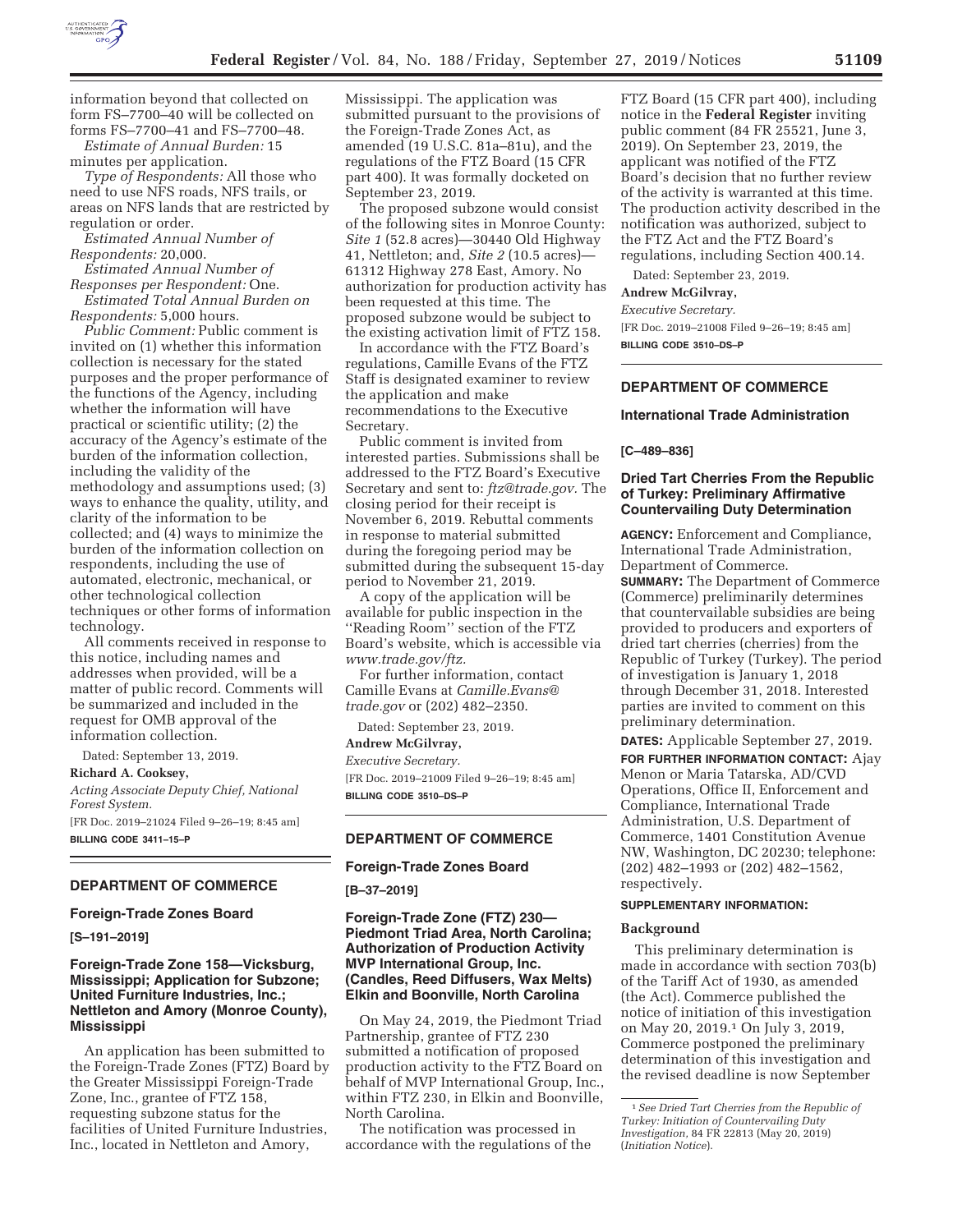20, 2019.2 For a complete description of the events that followed the initiation of this investigation, *see* the Preliminary Decision Memorandum.3 A list of topics discussed in the Preliminary Decision Memorandum is included as Appendix II to this notice. The Preliminary Decision Memorandum is a public document and is on file electronically via Enforcement and Compliance's Antidumping and Countervailing Duty Centralized Electronic Service System (ACCESS). ACCESS is available to registered users at *http:// access.trade.gov,* and is available to all parties in the Central Records Unit, Room B8024 of the main Commerce building. In addition, a complete version of the Preliminary Decision Memorandum can be accessed directly at *http://enforcement.trade.gov/frn/.*  The signed and electronic versions of the Preliminary Decision Memorandum are identical in content.

## **Scope of the Investigation**

The product covered by this investigation is cherries from Turkey. For a complete description of the scope of this investigation, *see* Appendix I.

### **Scope Comments**

In accordance with the preamble to Commerce's regulations,4 the *Initiation Notice* set aside a period of time for parties to raise issues regarding product coverage (*i.e.,* scope).5 No interested party commented on the scope of the investigation as it appeared in the *Initiation Notice.* 

## **Methodology**

Commerce is conducting this investigation in accordance with section 701 of the Act. For each of the subsidy programs found countervailable, Commerce preliminarily determines that there is a subsidy, *i.e.,* a financial contribution by an ''authority'' that gives rise to a benefit to the recipient, and that the subsidy is specific. $6$ 

Commerce notes that, in making these findings, we relied in total on facts available and, because we find that

3*See* Memorandum, ''Decision Memorandum for the Preliminary Determination of the Countervailing Duty Investigation of Dried Tart Cherries from the Republic of Turkey,'' dated concurrently with, and hereby adopted by, this notice (Preliminary Decision Memorandum).

4*See Antidumping Duties; Countervailing Duties; Final Rule,* 62 FR 27296, 27323 (May 19, 1997). 5*See Initiation Notice.* 

6*See* sections 771(5)(B) and (D) of the Act regarding financial contribution; section 771(5)(E) of the Act regarding benefit; and section 771(5A) of

neither the Government of Turkey nor the mandatory respondents acted to the best of their ability to respond to Commerce's requests for information, we drew an adverse inference in selecting from among the facts otherwise available.7 For further information, *see* ''Use of Facts Otherwise Available and Adverse Inferences'' in the Preliminary Decision Memorandum.

## **All-Others Rate**

Sections 703(d) and 705(c)(5)(A) of the Act provide that in the preliminary determination, Commerce shall determine an estimated all-others rate for companies not individually examined. This rate shall be an amount equal to the weighted average of the estimated subsidy rates established for those companies individually examined, excluding any zero and *de minimis* rates and any rates based entirely under section 776 of the Act.

Pursuant to section  $705(c)(5)(A)(ii)$  of the Act, if the individual estimated countervailable subsidy rates established for all exporters and producers individually examined are zero, *de minimis* or determined based entirely on facts otherwise available, Commerce may use any reasonable method to establish the estimated subsidy rate for all other producers or exporters. In this investigation, we preliminarily determined the individually estimated subsidy rate for each of the individually examined respondents based entirely on facts available under section 776 of the Act. Consequently, pursuant to sections 703(d) and 705(c)(5)(A)(ii) of the Act, we have established the all-others rate by applying the countervailable subsidy rate assigned to the mandatory respondents.

#### **Preliminary Determination**

Commerce preliminarily determines that the following estimated countervailable subsidy rates exist:

| Company                                                                                      | Subsidy<br>rate<br>(percent) |
|----------------------------------------------------------------------------------------------|------------------------------|
| Isik Tarim Urunleri<br>Sanayi ve<br>Ticaret A.S.<br>Yamanlar Tarim<br>Urunleri<br>All Others | 204.93                       |
|                                                                                              | 204.93<br>204.93             |

## **Suspension of Liquidation**

In accordance with section  $703(d)(1)(B)$  and  $(d)(2)$  of the Act, Commerce will direct U.S. Customs and

Border Protection (CBP) to suspend liquidation of entries of subject merchandise as described in the scope of the investigation section entered, or withdrawn from warehouse, for consumption on or after the date of publication of this notice in the **Federal Register**. Further, pursuant to 19 CFR 351.205(d), Commerce will instruct CBP to require a cash deposit equal to the rates indicated above.

### **Disclosure**

Commerce intends to disclose its calculations and analysis performed to interested parties in this preliminary determination within five days of its public announcement, or if there is no public announcement, within five days of the date of this notice in accordance with 19 CFR 351.224(b).

### **Verification**

Because the examined respondents in this investigation did not provide information requested by Commerce and Commerce preliminarily determines each of the examined respondents to have been uncooperative, it will not conduct verification.

#### **Public Comment**

Case briefs or other written comments may be submitted to the Assistant Secretary for Enforcement and Compliance no later than 30 days after the date of publication of the preliminary determination. Rebuttal briefs, limited to issues raised in case briefs, may be submitted no later than five days after the deadline date for case briefs.8 Pursuant to 19 CFR 351.309(c)(2) and (d)(2), parties who submit case briefs or rebuttal briefs in this investigation are encouraged to submit with each argument: (1) A statement of the issue; (2) a brief summary of the argument; and (3) a table of authorities.

Pursuant to 19 CFR 351.310(c), interested parties who wish to request a hearing, limited to issues raised in the case and rebuttal briefs, must submit a written request to the Assistant Secretary for Enforcement and Compliance, U.S. Department of Commerce within 30 days after the date of publication of this notice. Requests should contain the party's name, address, and telephone number, the number of participants, whether any participant is a foreign national, and a list of the issues to be discussed. If a request for a hearing is made, Commerce intends to hold the hearing at the U.S. Department of Commerce, 1401

<sup>2</sup>*See Dried Tart Cherries from the Republic of Turkey: Postponement of Preliminary Determination in the Countervailing Duty Investigation,* 84 FR 31840 (July 3, 2019).

<sup>&</sup>lt;sup>7</sup> See sections 776(a) and (b) of the Act.

<sup>8</sup>*See* 19 CFR 351.309; *see also* 19 CFR 351.303 (for general filing requirements).